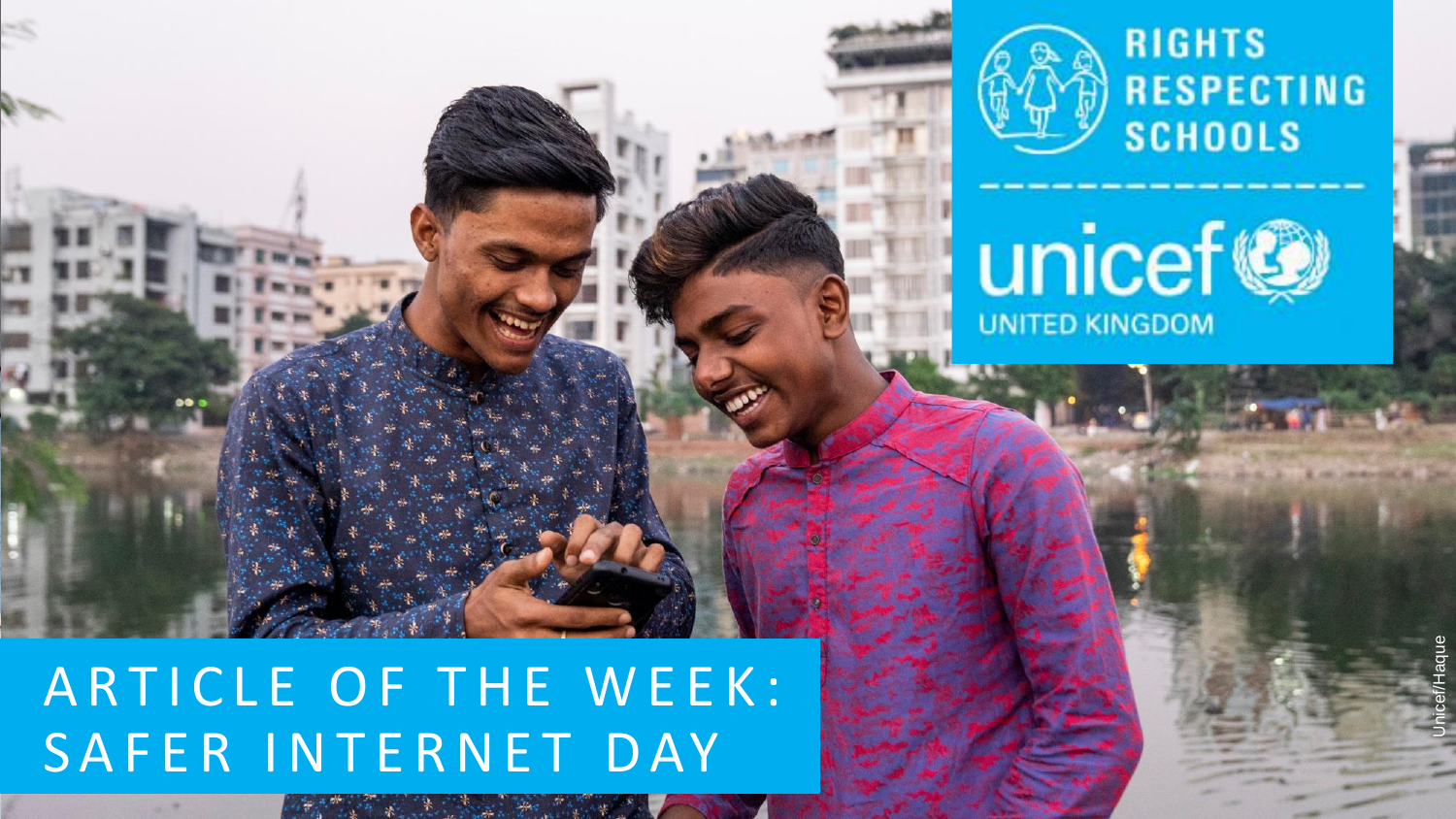# INTRODUCING SAFER INTERNET DAY

**Safer Internet Day is a global event to help everyone to think about being as safe as possible when we are online.** 

#### **It is celebrated this year on 9th February.**

The UN Convention on the Rights of the Child is all about ensuring the best possible childhood for every child and young person. All of the rights apply, all of the time, and this includes the time a child spends on the internet. This week's activities will include some particular focus on Articles 16 and 17, the rights to privacy and to access reliable information.

The United Kingdom Committee for UNICEF (Unicef UK) is calling for a long-term approach to ensure digital inclusion. We're asking the Department for Education to undertake a comprehensive mapping exercise to understand exactly how many children aren't online at home and why that is, and use this information to close the digital divide for good.

#### Anja, Senior Policy Adviser, introduces Safer Internet Day



[Watch Anja on YouTube](https://youtu.be/820VBh4JZPo)



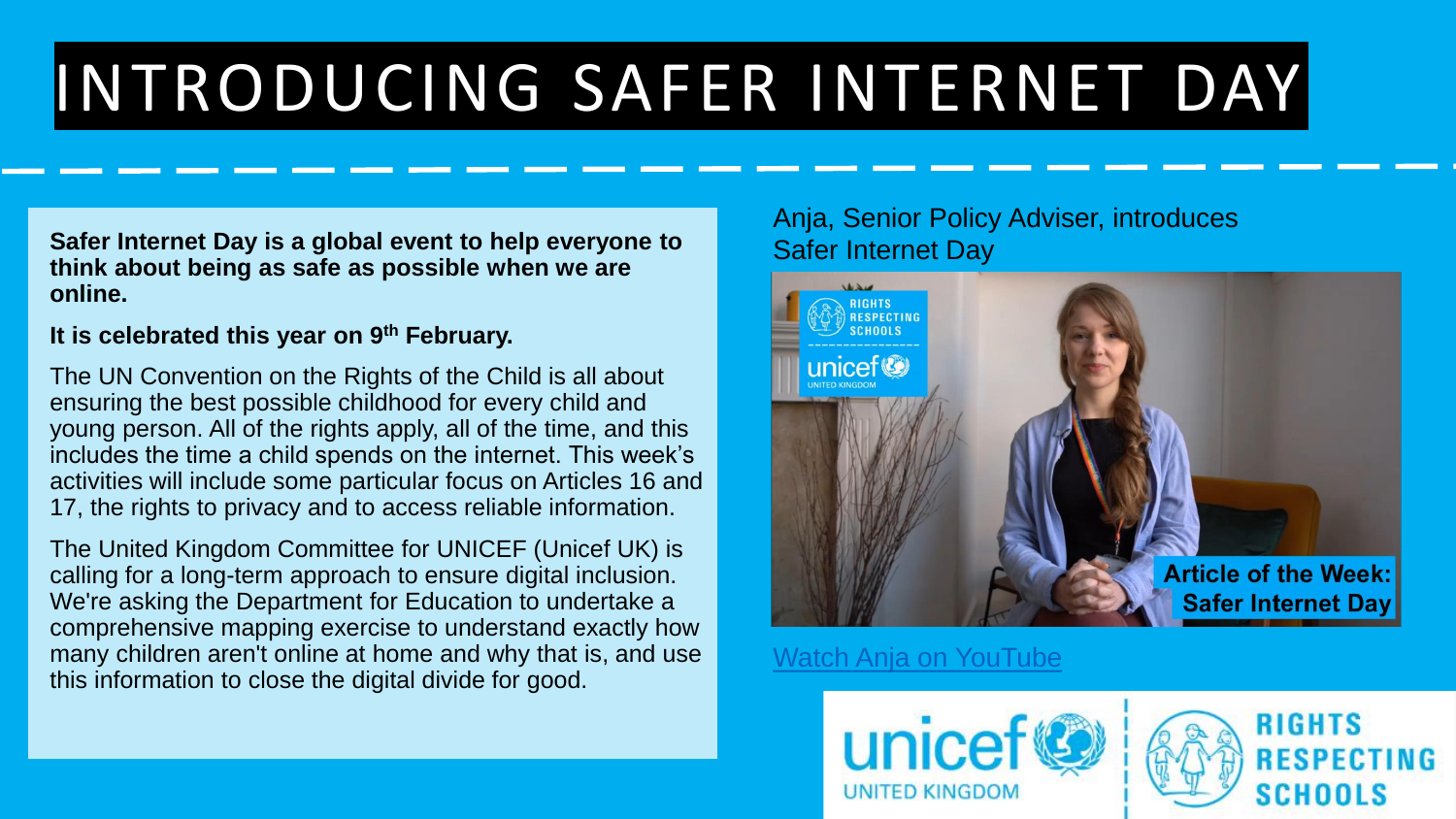### ARTICLES FOR SAFER INTERNET DAY

#### **This week's activities link to the following articles:**

#### **Article 16 - the right to privacy**

Every child has the right to privacy. The law should protect the child's private, family and home life, including protecting children from unlawful attacks that harm their reputation.

#### **Article 17 - access to information from the media**

Every child has the right to reliable information from a variety of sources, and governments should encourage the media to provide information that children can understand. Governments must help protect children from materials that could harm them.



**RIGHTS** 

**SCHOOLS** 

**RESPECTING** 

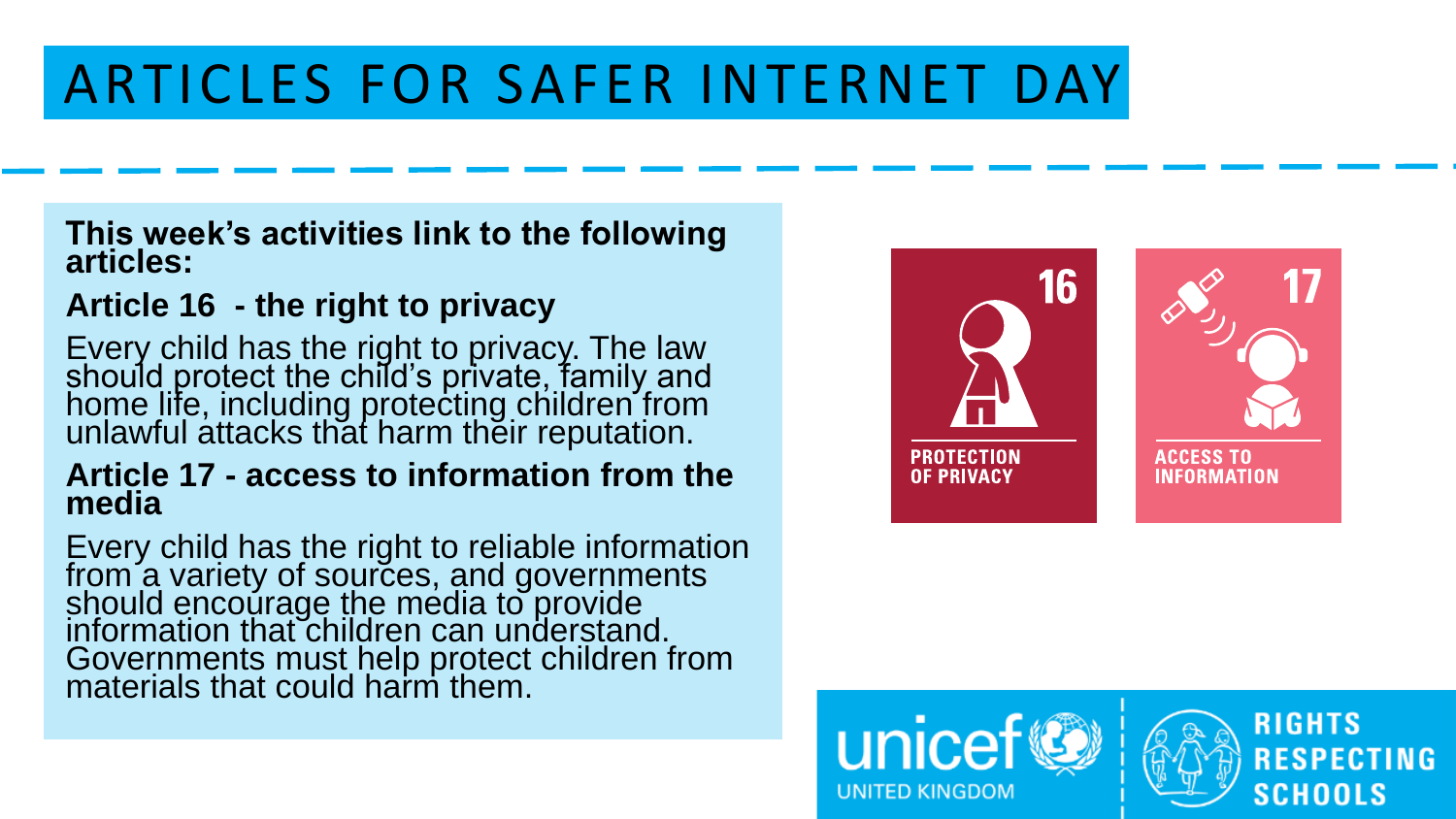### WHAT DOES A SAFER INTERNET HAVE TO DO WITH RIGHTS?

When you think of the internet and being online, how many different rights are connected with this?

Note your ideas down and then compare your thoughts with the next slide.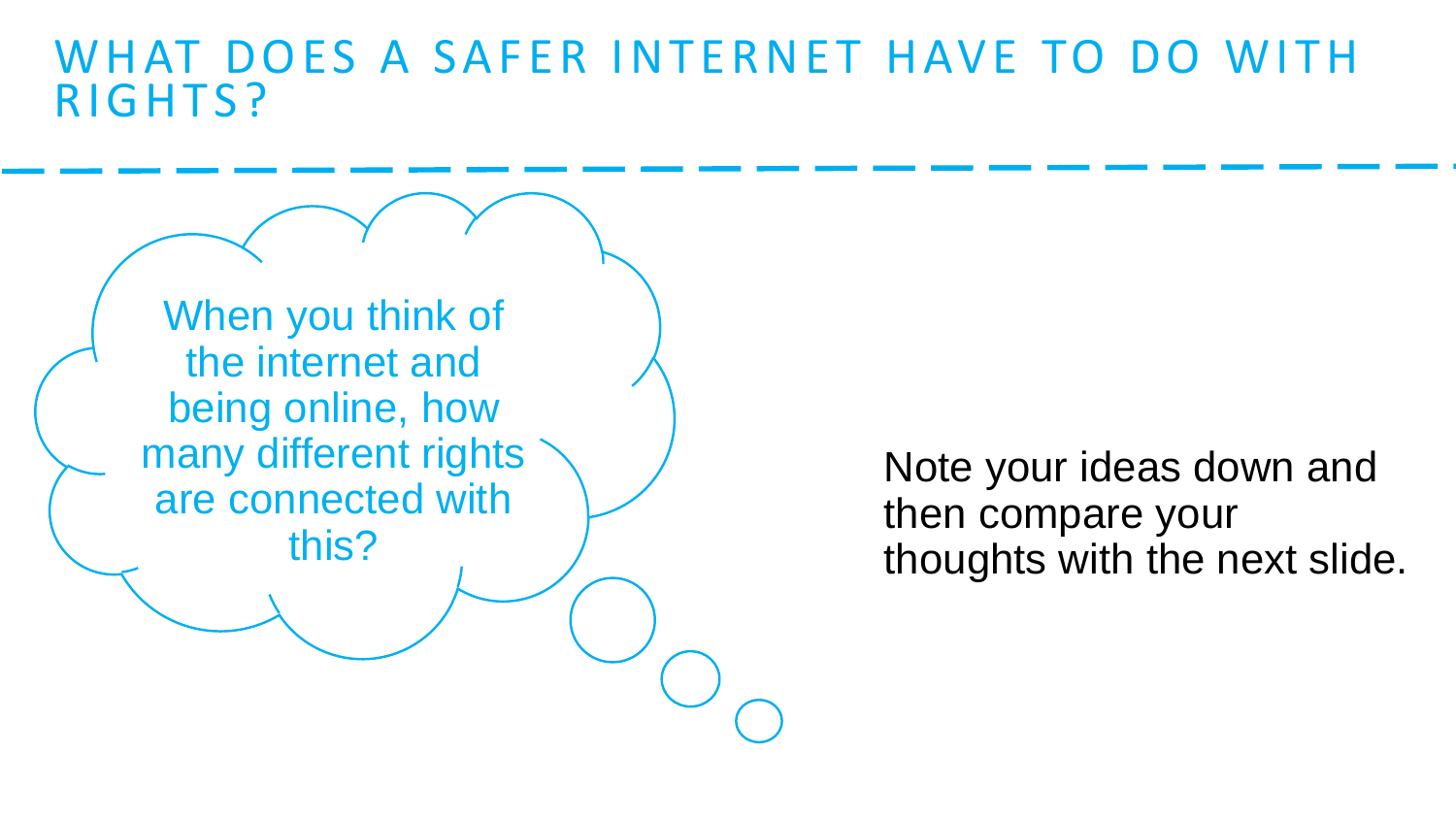### HOW MANY OF THESE DID YOU GET?

- Article 19 the right to be protected from all forms of harm
- Article 17 the right to access reliable information
- Articles 28 & 29 the right to an education and to develop talents and abilities
- Article 8 the right to your identity being protected
- **Article 31** the right to relax and play
- **E** Article 16 the right to privacy
- **E** Article 15 the right to meet with others and join groups

You probably thought of many other rights too!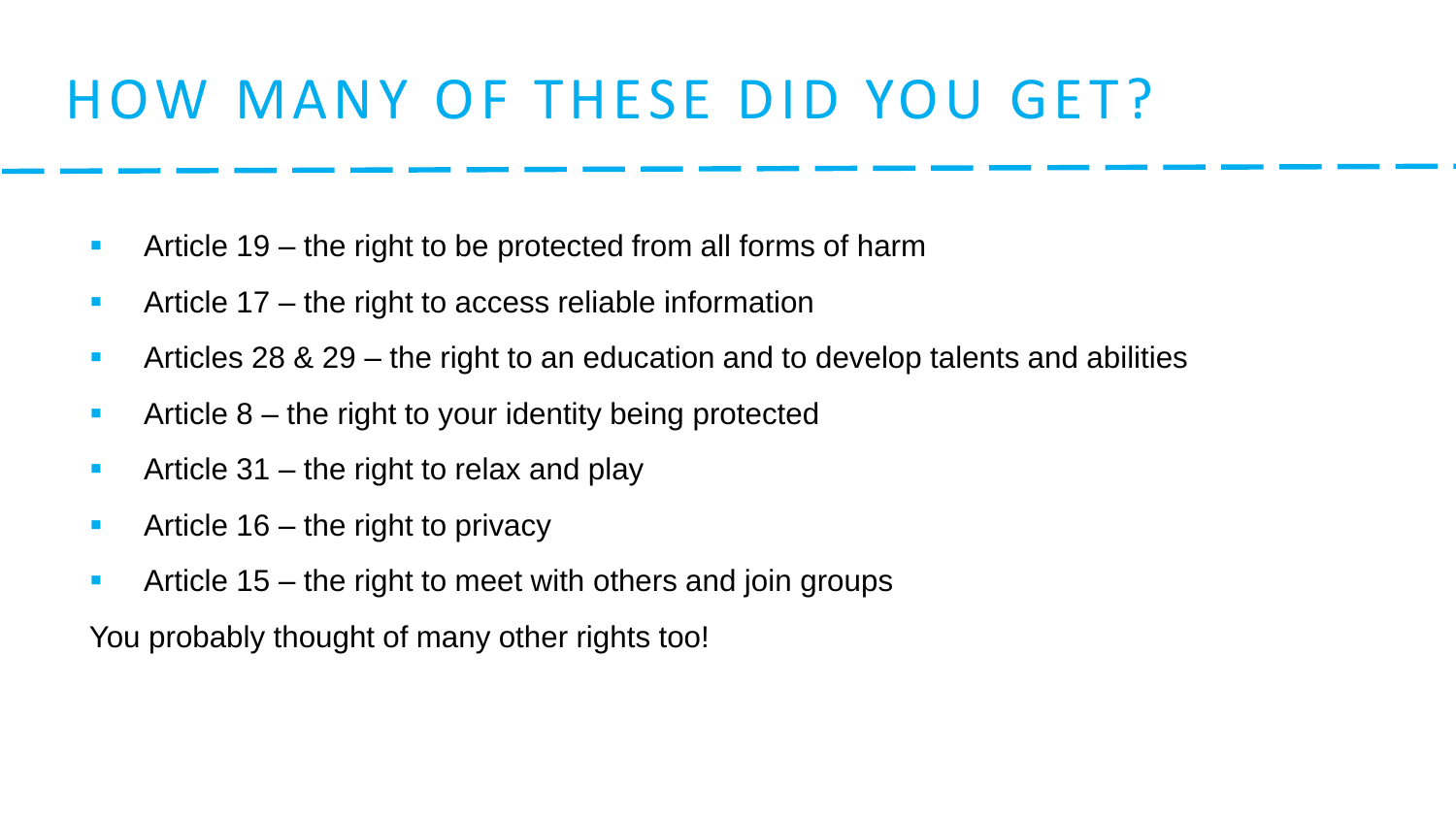## ACTIVITY TIME

All these activities are related to…



You don't need to do every single activity but if you have time you can do more than one.

Many children will play games online, enjoying your right to play, but in school and at home you probably have a list of rules about when you can play and for how long. Why are these rules important? How do they protect some of your other rights? Discuss your ideas with an adult or safely online with your friends.

> [Play a game of 'Two](https://www.activityvillage.co.uk/two-truths-and-a-lie) Truths and a Lie' in class or at home. Just like on the internet, it's not always easy to tell when something is true, is it? Draw a poster to explain why truth is important.

Imagine there was no internet, computers, mobile phones and other devices! An older family member will be able to remember a time like this. If you can talk to them and then describe what life would be like for children, at school and at home. You can write this down or discuss it with somebody.

Your right to be safe and protected is always important, including when you use the internet. Can you think of three top tips for staying safe online? Use [thinkuknow.co.uk](https://www.thinkuknow.co.uk/) to help. Discuss this with adults in your house or share with your class.

.